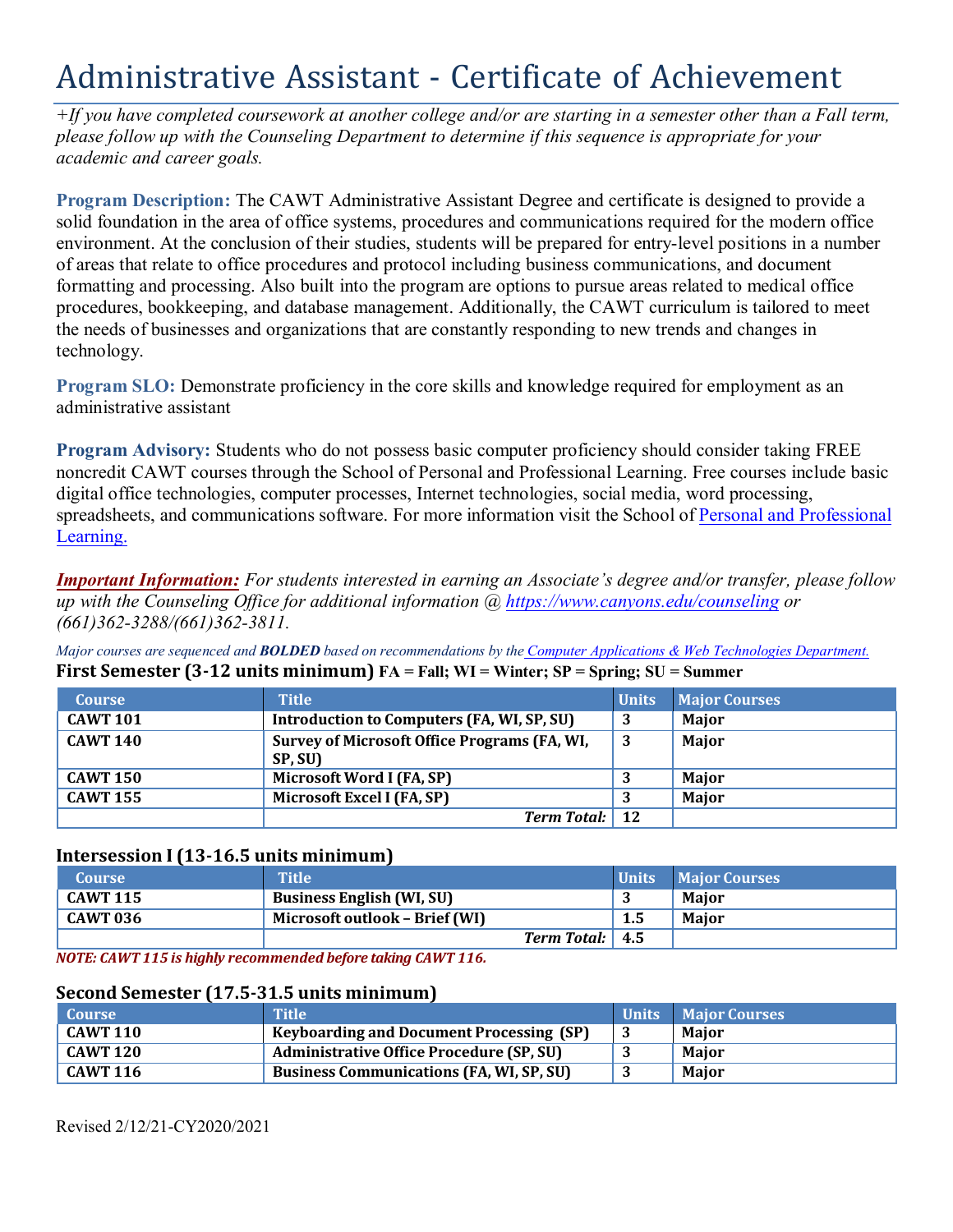| <b>Group 1 Course - Dept.</b><br><b>Recommends</b><br><b>CAWT 145</b> | Choose any course from Group 1 listed below<br>The CAWT Department highly recommends<br>Quickbooks Pro (FA, SP) | 3 | Major |
|-----------------------------------------------------------------------|-----------------------------------------------------------------------------------------------------------------|---|-------|
| <b>Group 1 Course</b>                                                 | Choose any course from Group 1 listed below                                                                     |   | Major |
|                                                                       | Term Total: 15                                                                                                  |   |       |

# **Intersession II (32.5-33 units minimum)**

| <b>Course</b>   | <b>Title</b>                      |     | Units Maior Courses |
|-----------------|-----------------------------------|-----|---------------------|
| <b>CAWT 082</b> | <b>Adobe Acrobat - Brief (SU)</b> | 1.5 | <b>Maior</b>        |
|                 | Term Total:   1.5                 |     |                     |

## **Total Units: 33**

### **Group 1 – Need a total of 6 units completed for this area**

| <b>CAWT 035</b> | The Internet $-$ Brief (WI)                | 1.5 |
|-----------------|--------------------------------------------|-----|
| <b>CAWT 074</b> | Introduction to Photoshop – Brief (FA, SP) | 1.5 |
| <b>CAWT 076</b> | Introduction to WordPress (FA, SP)         | 1.5 |
| <b>CAWT</b> 105 | Microsoft Window (SP, SU)                  |     |
| <b>CAWT 145</b> | Quickbooks Pro (FA, SP)                    |     |
| <b>CAWT</b> 151 | Microsoft Word II (SU)                     |     |
| <b>CAWT 156</b> | Microsoft Excel II (SP)                    |     |
| <b>CAWT 160</b> | Microsoft Access I (WI, SP)                |     |
| <b>CAWT</b> 166 | Desktop Publishing (SU)                    |     |

## **Counseling Resources**

Department Website: add link here

Counseling Department: <https://www.canyons.edu/studentservices/counseling/index.php>

Consider any student clubs or organizations associated with the major

Honors Program: https://www.canyons.edu/academics/honors

 Petition for Certificate of Achievement: Petitions are due in the fall/spring/summer term you will complete the requirements and may be submitted before your last term or up until the final day of the term. The petition form must be reviewed with a counselor and may be found here:

https://www.canyons.edu/\_resources/documents/studentservices/admissions/Petition\_for\_Associate\_Degree\_an d\_Certificate\_of\_Achievement.pdf

# **Career Resources**

California Career Zone: [www.cacareerzone.org](http://www.cacareerzone.org) O\*Net Online: www.onetonline.org Bureau of Labor and Statistics: www.bls.gov Foundation for California Community Colleges (educational discounts for computer software and hardware): Indeed: https://www.indeed.com/ CA.Gov CalJobs: https://www.caljobs.ca.gov/vosnet/Default.aspx Monster Job Search: https://www.monster.com/jobs/ The Association of Executive and Administrative Professionals: http://www.theaeap.com/about.aspx Computer Applications and Administration Career Tree: <https://www.canyons.edu/academics/computerapplications/careertree/careertree-cawt-administrative.php> <https://foundationccc.org/> Professional Associations: American Society of Administrative Professionals:<https://www.asaporg.com/> Office Dynamics International: <https://officedynamics.com/>

Revised 2/12/21-CY2020/2021